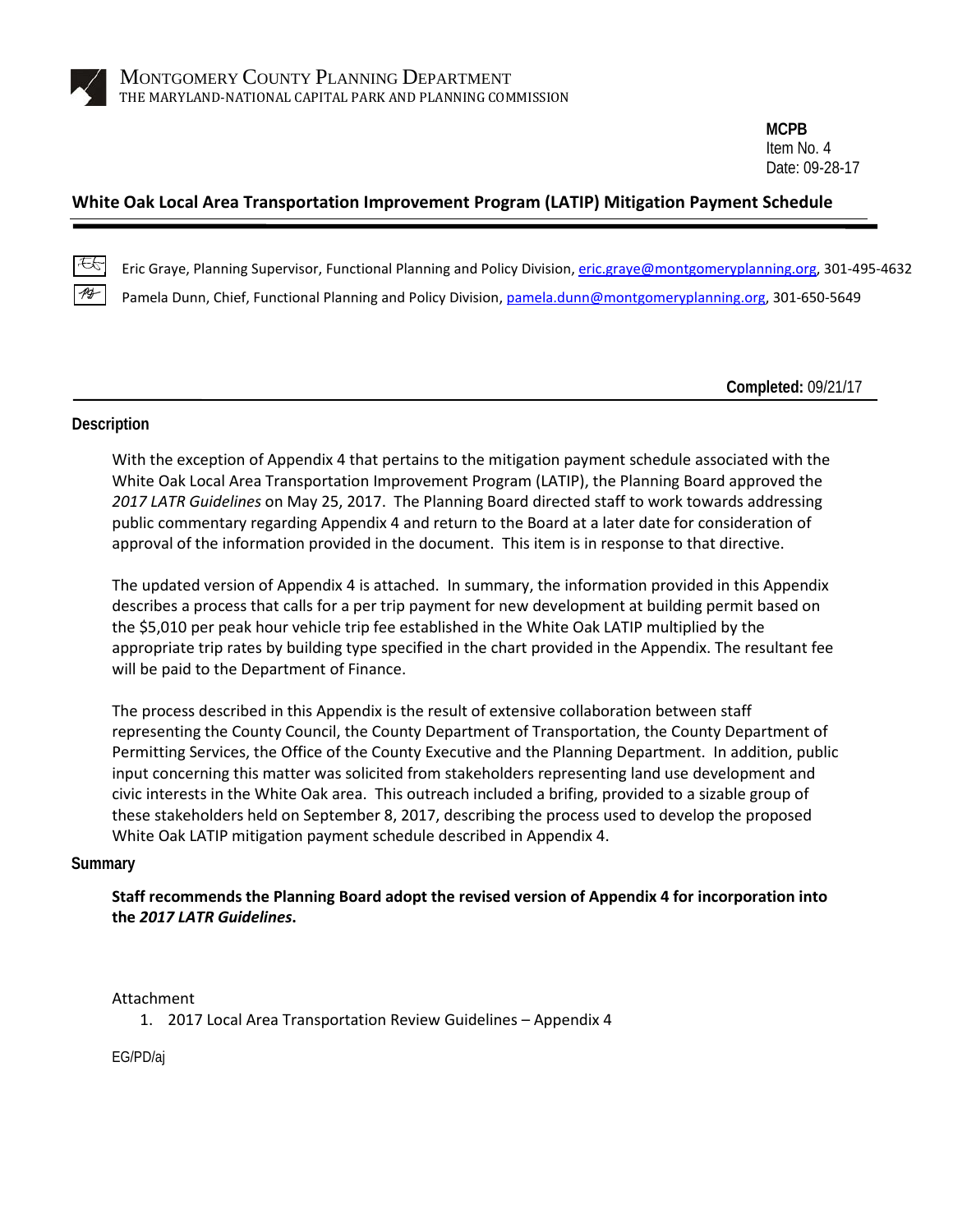# ATTACHMENT 1

# Appendix 4: White Oak Local Area Transportation Improvement Program Mitigation Payments

## **Introduction**

This appendix provides information pertaining to the mitigation fee payment schedule requirements for the White Oak Local Area Transportation Improvement Program (LATIP). These fees are paid by applicants to the Department of Permitting Services (DPS) at the same time and in the same manner as the transportation impact tax for new development in the White Oak policy area.

## **Discussion**

Under County Code 52-51(a), an applicant for a building permit for any building must pay to the Department of Finance a Mitigation Payment if this payment is required for a building included in a preliminary plan of subdivision that was approved under the Local Area Transportation Review provisions in the county Subdivision Staging Policy (SSP).

The 2016-2020 SSP adopted in Council Resolution 18-671 on November 15, 2016 states that the Planning Board may approve a subdivision in the White Oak Policy Area conditioned on the applicant paying a fee to the county commensurate with the applicant's proportion of the cost of a White Oak Local Area Transportation Improvement Program (LATIP), including the costs of design, land acquisition, construction, site improvements and utility relocation. The proportion is based on a subdivision's share of net additional peak-hour vehicle trips generated by all master-planned development in the White Oak Policy Area approved after January 1, 2016.

County Council Resolution 18-726, adopted on February 14, 2017, established the fee described above at \$5,010 per PM peak hour vehicle trip. This fee, the Local Area Transportation Improvements Program (LATIP) fee, was calculated as follows:

LATIP fee = Total Infrastructure Costs in the Plan Area/ Total Number of New PM Peak Hour Vehicle Trips

The *Total Infrastructure Costs in the Plan Area* was determined by a forecast estimate of the intersection needs and associated costs approved by the County Council. The *Total Number of New PM Peak Hour Vehicle Trips* was determined by a forecast estimate of the travel demand associated with the full buildout of the White Oak Science Gateway (WOSG) Master Plan .

The fee must be paid at a time and manner consistent with Local Area Transportation Mitigation Payments as prescribed in Section 52-51 of the County Code. The Department of Finance must retain funds collected from this fee in an account to be appropriated for transportation improvements that result in transportation capacity and mobility for the specific projects in the White Oak LATIP.

The trip generation rates used in support of the White Oak LATIP calculation is provided in the chart below. The trip generation rates are based on the peak hour trip rates used in support of the WOSG Master Plan local area traffic analysis which are customized to reflect existing conditions and future changes in both land use and travel behavior. These trip rates have been disaggregated relative to those applied in the master plan to match the impact tax land use categories. Development resulting in increments of less than a trip will have the fee applied proportionally (no rounding). The resultant fees are paid at the same time and in the same manner as the transportation impact tax and apply to new applications for residential and commercial development in the White Oak policy area.